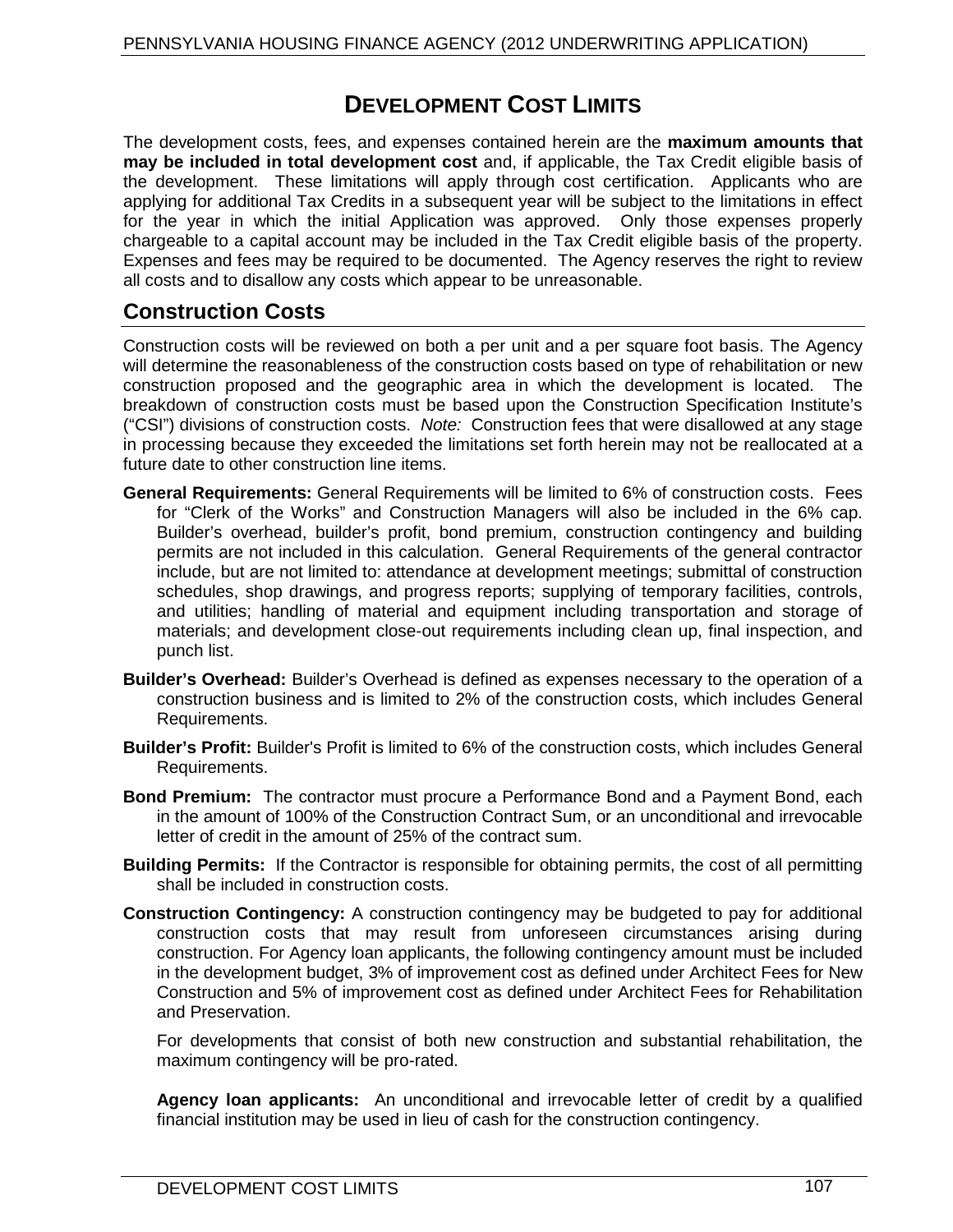**For Agency loan Applications - Retainage:** Ten percent (10%) of each payment request for a construction item shall be retained by PHFA. The percentage retained may be reduced to five percent (5%) after construction has been fifty percent (50%) completed. Upon Substantial Completion, the percentage retained may be reduced to two and one-half percent (2.5%). In the event of multiple Certificates of Substantial Completion being issued for phased projects, reduction to two and one-half percent (2.5%) will be considered only after the final phase of the whole is accepted. The balance due to the contractor shall be payable at final loan closing provided the work is fully completed and contractor has complied with all provisions of the Agreement and Addendum to the Owner's and the Agency's satisfaction, including, but not limited to, submission and approval of the contractor's certificate of actual cost to the Agency and receipt of all certificates of occupancy for all units by Owner and PHFA.

#### **Fees**

**Architect Fees:** The maximum allowable architectural fees for both design and construction administration are computed as a percentage of the total construction cost, including contingency, as listed in the Development Budget in the Application. The exact amount of the allowable fee must be determined by interpolation based upon the following chart. Design fees must be charged at a maximum of 75% of the total fee. Full architectural, structural, mechanical and electrical drawings and specifications must be provided. Construction administration fees must be charged at a minimum of 25% of the total fee and shall include site visits at a minimum frequency of once every two weeks. For Applications with a separate Landscape Architect or other consultants, the combined fee is subject to the limitations set forth below. Architects reimbursable expenses may be charged for Architects reimbursable expenses may be charged for reproduction of drawings and specifications, distance traveled over 100 miles in a single trip and overnight lodging only. All fees that may be considered reimbursable must be included within the Architect's fee limits.

| <b>Total Construction</b><br>Costs (Including | Regular                                       | Complex      | Rehabilitation and<br>Restoration |
|-----------------------------------------------|-----------------------------------------------|--------------|-----------------------------------|
| Contingency)                                  | <b>Developments</b>                           | Developments | Developments                      |
| \$100,000                                     | 9.50%                                         | 10.00%       | 10.50%                            |
| 1,000,000                                     | 7.31%                                         | 7.53%        | 7.91%                             |
| 3,000,000                                     | 6.57%                                         | 6.72%        | 7.01%                             |
| 5,000,000                                     | 6.04%                                         | 6.19%        | 6.50%                             |
| 7,000,000                                     | 5.50%                                         | 5.65%        | 5.93%                             |
| 10,000,000                                    | 4.83%                                         | 4.98%        | 5.23%                             |
| 15,000,000                                    | 4.63%                                         | 4.78%        | 5.02%                             |
| 20,000,000                                    | 4.42%                                         | 4.59%        | 4.82%                             |
| 25,000,000                                    | 4.27%                                         | 4.46%        | 4.68%                             |
| Over \$25,000,000                             | To be negotiated and approved by Agency staff |              |                                   |

Professional fees must be based on the construction cost budget established and submitted with the application. Adjustments may be made with subsequent changes in construction costs.

A "Regular Development" is defined as a townhouse, walk-up flat, and one-story type development.

A "Complex Development" is defined as low-rise, mid-rise, and high-rise elevator buildings and buildings with central heating and hot water systems.

A "Rehabilitation and Restoration Development" is defined as a building that is being converted from another use into housing, or a major renovation/rehabilitation of a building currently used for housing.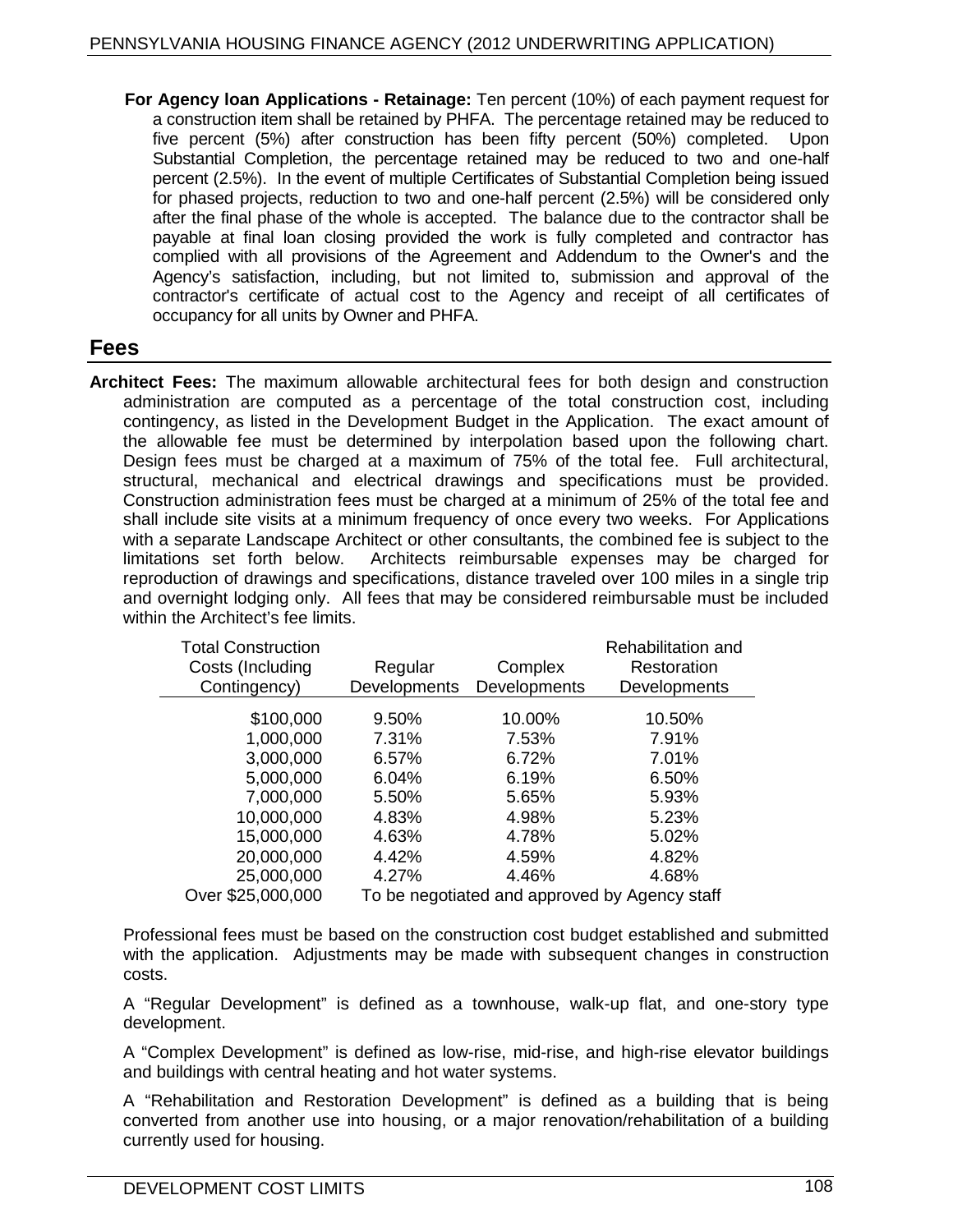The Agency reserves the right to adjust the Architect fees based upon the scope of work associated with the development and the services provided.

The Agency may consider increased fees for additional services including but not limited to energy conservation consultant's certification, LEED certification, historical reviews and approvals or other unusual conditions. A waiver request must be submitted with a detailed justification for the additional fees. (Include waiver in tab #29.)

**Engineering Fees:** Professional fees for civil engineering services, including Land Development Plan Approval where applicable, must be established by a separate prime contract between the Civil Engineer and the Owner. The Architect, Landscape Architect and Civil Engineer must fully and completely coordinate their design work and documents. During construction, the civil Engineer must make site visits as needed and be present at each monthly Pay-Out meeting where payment for site work is requested. Civil Engineer professional fees must include fully executed Land Development Planning documents approved by the governing municipality and Construction Documents (drawings and specifications) in sufficient detail to construct the development in conformance with the approved Land Development Plan.

Civil engineering fees shall not exceed 15% of the total of Site work and Offsite Improvements costs listed on the Development Budget in the Multifamily Housing Application. Higher fees may be allowed by the Agency if a waiver request is submitted with a detailed justification for the increased fees. (Include waiver in tab #29.)

- **Appraisal:** If the Application qualifies for Acquisition Tax Credits, a pro-rated portion (building value divided by the total land and building acquisition cost recognized by the Agency) of the total cost may be included in Acquisition Tax Credit basis. None of the cost should be allocated to Rehabilitation/New Construction Tax Credit basis.
- **Legal Fees:** Following are the general guidelines to be applied by the Agency in review of legal fees for inclusion in the budget for developments seeking PennHOMES Program funding, Agency financing, or Tax Credits. Please note that these guidelines should be provided to all legal professionals engaged in the development process as soon as possible to minimize confusion about how the Agency will review fees during the underwriting and disbursement process.

All requests for payment of fees to developer's counsel shall be for work completed by counsel and accompanied by detailed and itemized statements on the letterhead of the firm. The total amount of developer's real estate counsel fees shall not exceed \$80,000. This fee is the maximum allowable and includes all fees, travel, expenses, incidentals, and other costs incurred by the firm or the counsel in connection with the work. The Agency may allow payment (and inclusion in Tax Credit eligible basis) of documented additional legal fees attributable to matters such as 1.) NIMBY litigation; 2.) document preparation and negotiation with the U.S. Department of Housing and Urban Development for preservation or Hope IV transactions; 3.) document preparation and loan negotiation for transactions involving more than three funding sources; or 4.) additional legal work deemed reasonable in the Agency's sole discretion. Such additional fees may not exceed \$20,000 per development. Syndication legal expenses and legal fees charged by the financial institution(s) providing financing to the development are in addition to the \$80,000 cap. (These fees are not generally included in Agency financing and must be paid from developer fee or equity.)

Fees are limited to invoices from only one member of a firm for internal meetings and conferences dealing with specific real estate matters. It is the Agency's policy to disallow amounts charged by the higher paid of the partners or associates for interoffice conferences.

#### **Fees must be itemized specifically detailing property real estate work, acquisition legal expenses, obtaining financing and syndication costs.**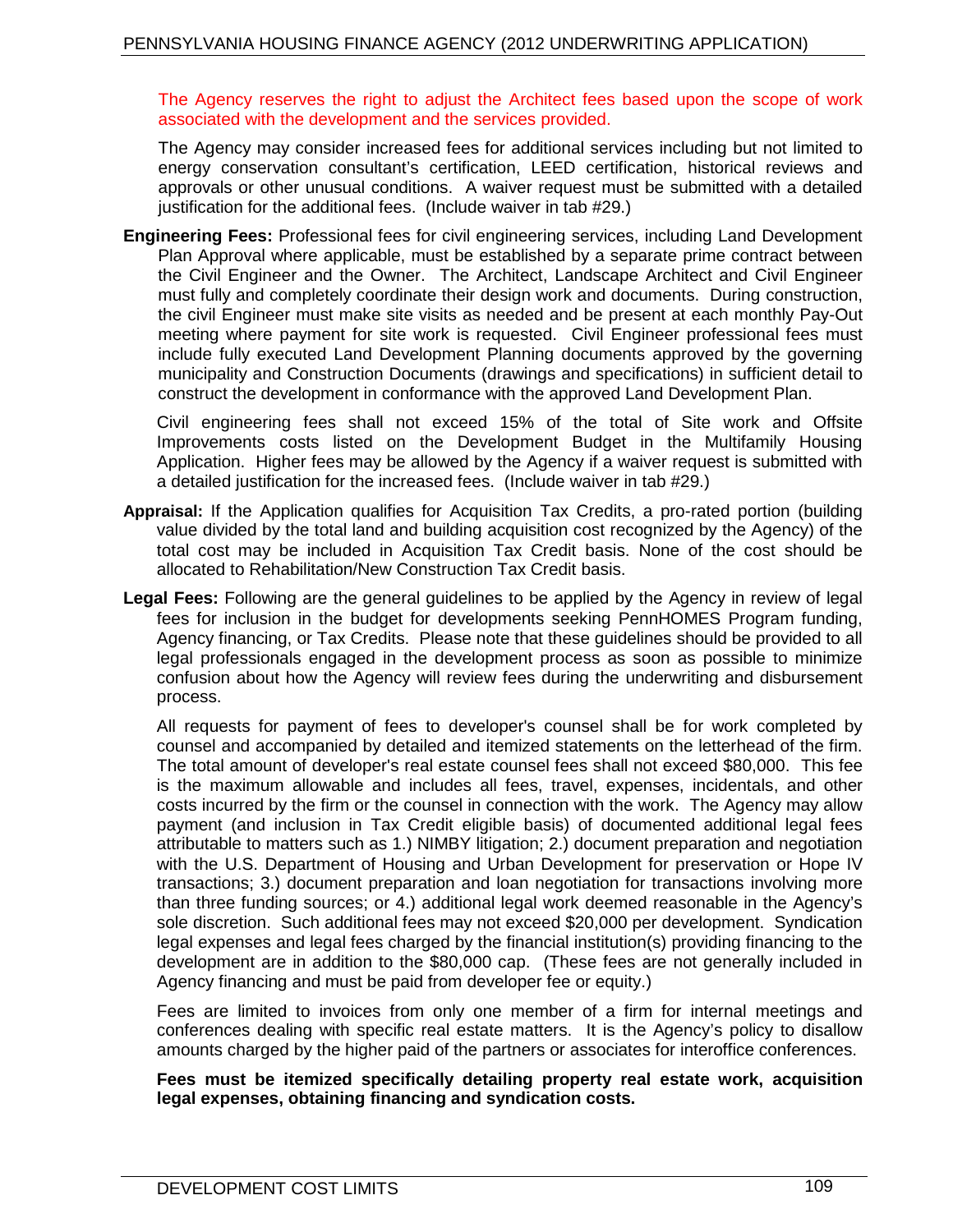**For Agency loan applicants:** The Agency shall review the itemized statements and authorize payment of counsel's fees only for property real estate work. Counsel seeking reimbursement for fees at the initial loan closing must submit statements for Agency review and approval at least five business days prior to closing. The developer must approve the statements prior to submission to the Agency.

The amount of fees budgeted for a development will determine the maximum allowable amount of fees available for payment from development funds. Therefore, if the amount budgeted for legal fees is less than the actual amount later incurred by the counsel, there will be no reimbursement for such overages by the Agency (unless the Agency has been advised of the change and the budget has been amended to reflect such change in advance of the development closing, Tax Credit reservation, or allocation).

As a reminder, legal fees and costs incurred in the preparation and review of any aspect of a Tax Credit Application will not be reimbursed or paid by the Agency as a mortgagable item. Additionally, no fees related to syndication, tax review for the partnership, or developer matters other than the acquisition of the real estate, property development, or loan closing will be allowable. These fees must be reimbursed and charged against the Developer's Fee.

**Cost Certification/Accounting:** Accounting costs for completing audits or cost certifications required by the Agency or another governmental entity providing funds to the development are permitted charges. Accounting fees are based on actual costs of the accounting firm. For budget purposes Accounting/Cost Certification fees may not exceed \$15,000.

Accounting charges relating to the syndication of the development, such as financial projections, annual partnership tax return fees, or preparation of financial statements, must be shown as a separate line item under Syndication Fees and Expenses. Fees paid to an accountant for housing consultant services are not considered to be accounting fees for syndication purposes and must be paid from the Developer's Fee.

If the Application qualifies for Acquisition Tax Credits, a portion of the cost must be allocated to Acquisition Tax Credit Basis. The percentage that is the estimated Acquisition Basis divided by the combined Acquisition and Rehabilitation Tax Credit basis must be charged to Acquisition Tax Credit basis. The remaining cost not reflected in acquisition basis may be allocated to Rehabilitation Tax Credit basis.

- **Historic Consultant:** For developments utilizing historic rehabilitation tax credits, the Agency will allow a reasonable historic consultant fee in both total development cost and eligible basis. The historic consultant fee may not exceed the lesser of 0.75% of the eligible basis for the historic rehabilitation tax credit or \$30,000. A contract to provide historic consultant services must be submitted with the Application.
- **Housing Consultant/Organizational Expense:** All consultant fees, other than the historic consultant as described above, and organizational costs are required to be paid from the Developer's Fee. These fees may not be listed as separate line items on the Application documents. Consultant fees include all fees paid for professional advice and services related to packaging an Application.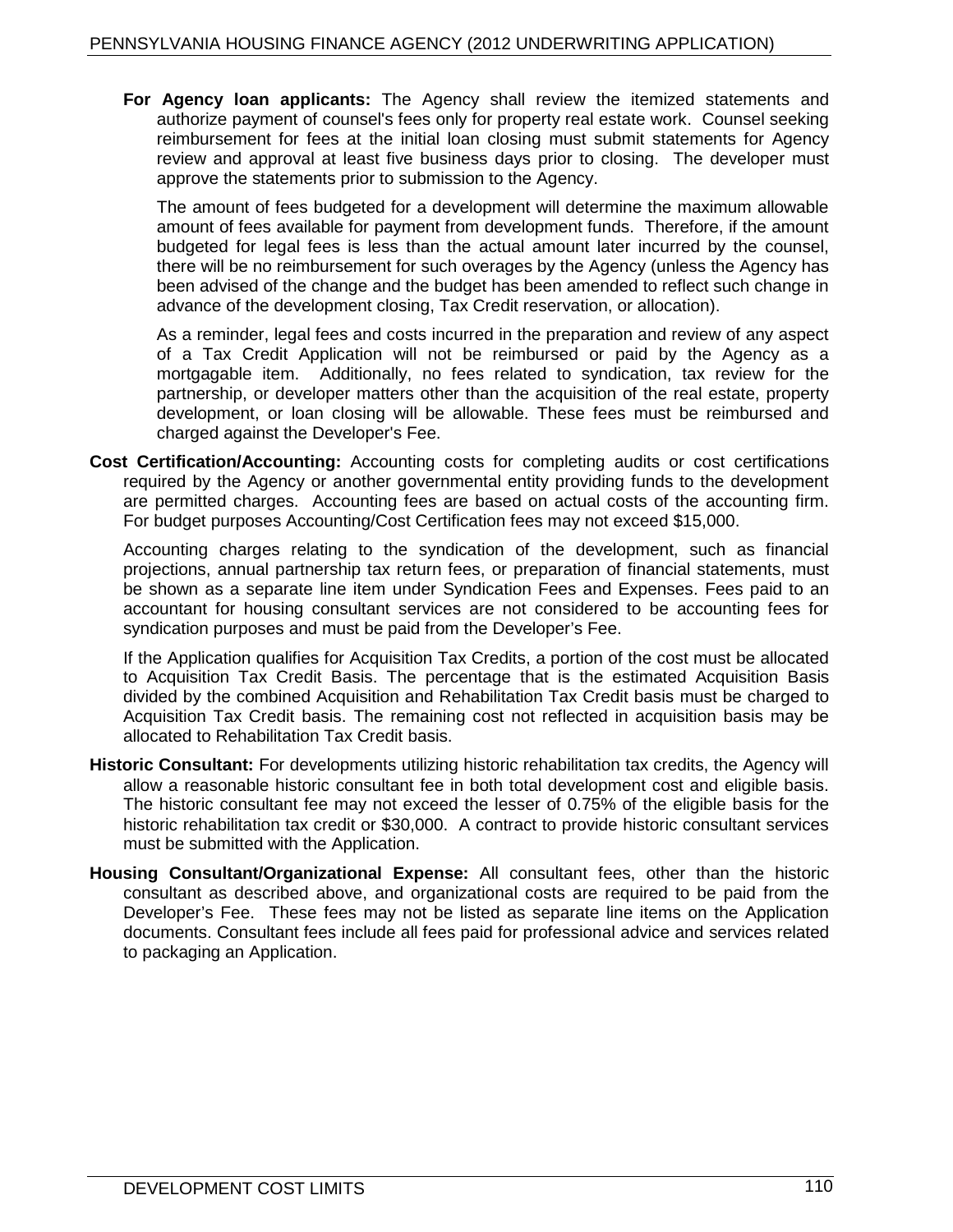## **Miscellaneous Development Charges**

- **Furnishings:** Furniture and equipment will be limited in total development cost and eligible basis to \$1,000 per unit unless the development is comprised of single room occupancy units or for developments with 24 or less units. For developments with 24 or less units or SRO units, an amount greater than \$1,000 per unit may be permitted if an itemized breakdown of the costs which will be reviewed by the Agency to determine reasonableness is provided with the application. Invoices for furnishings will be required to be submitted at cost certification. Furnishings and equipment for commercial space must be covered outside of the tax credit budget, and will not be recognized in either the total development cost or the eligible basis of the tax credit development.
- **Rent-Up:** Costs incurred for rent-up should be limited to pre-operational expenses incurred during the 120 day periods prior to initial occupancy and shall not exceed \$1,200 per unit. A budget to reflect the estimated expenses must be included in the application.
- **Relocation:** Must provide a detailed breakdown of the costs included in the application.
- **Utility Tap in, Hook-up & Municipal Fees:** An itemized breakdown of the utility tap in, hook-ups, municipal fees, and any other fees included in this line item must be provided. Also include Building Permit fees if paid by the Owner.
- **Credit Report:** Charges for a credit report will be limited to \$500.

## **Construction and Financing Charges**

**Construction Loan Interest:** Construction period interest within the meaning of Section 263 A(f) of the Internal Revenue Code allocable to the construction or rehabilitation of a building is a qualifying cost. Verification of the interest expense from the financial institution providing the interim financing must be provided. For developments containing multiple buildings, only that interest incurred from the start of construction to the placed-in-service date of each building can be included in Tax Credit Basis. Upon construction completion, a schedule of construction loan interest that itemizes, by building, interest incurred from the initiation to the completion of construction must be provided. Interest incurred after the completion date may not be capitalized and is not includible in eligible basis.

The Agency reserves the right to determine whether or not a construction loan is actually an equity bridge loan, in full or in part, and may reclassify construction financing expenses to syndication expenses.

- **Financing Fees:** Only those financing fees applicable to the construction financing of the development are includible in eligible basis. Verification of these costs from the financial institution providing the construction financing must be provided. A financing fee that encompasses both the construction and permanent financing must be pro-rated between the actual term of the construction period and the term of the permanent financing.
- **Taxes During Construction:** Only those real estate taxes allocable to the construction period may be included in the eligible basis of the property. For occupied buildings, indicate what percent of this cost is classified as an operating cost and what percent is chargeable to a capital account.

Real estate taxes during construction will be determined in accordance with the current tax assessment and millages applicable from the "Notice to Proceed" to construction completion. The latest tax bills available should be submitted with the Application to substantiate this amount.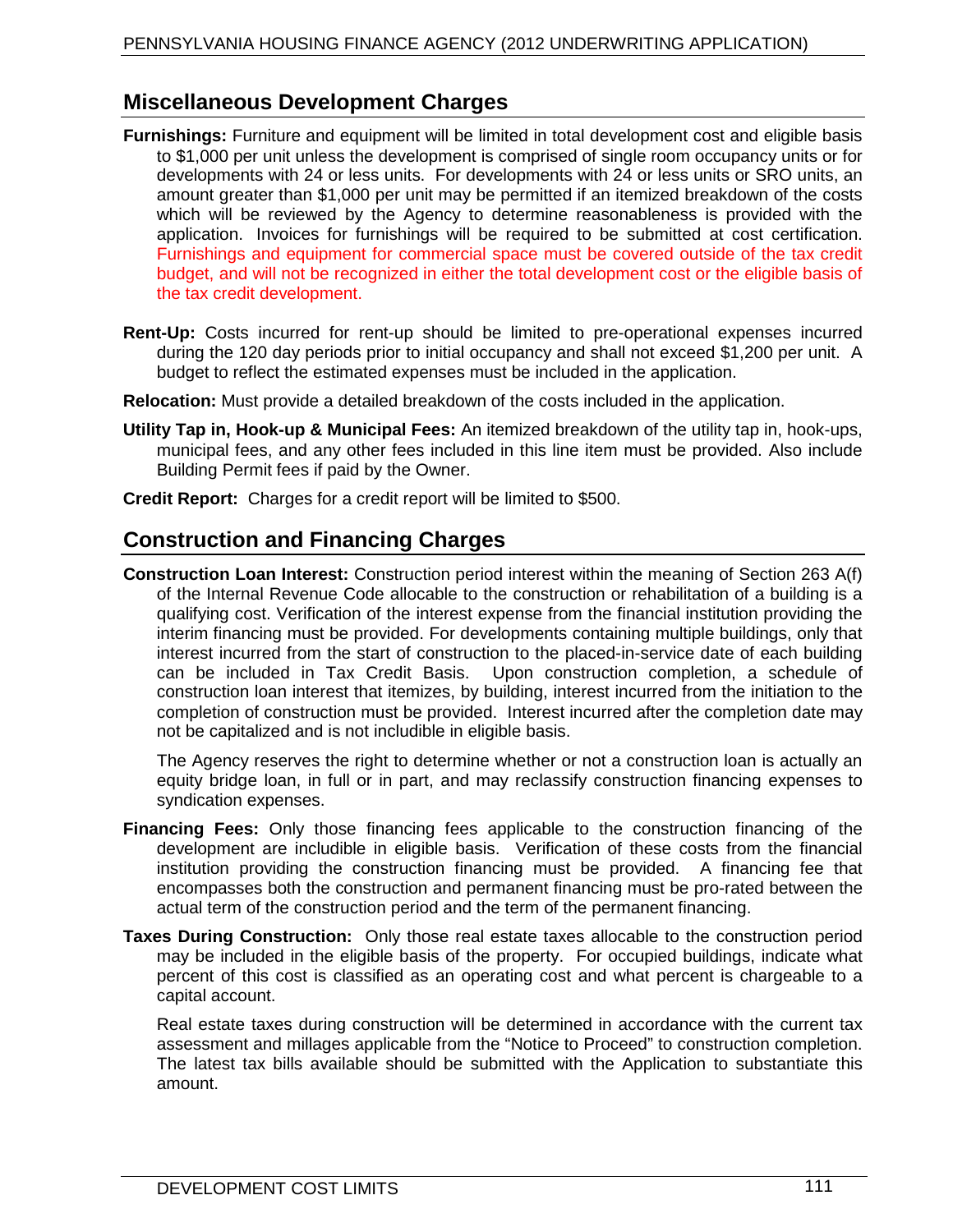**Insurance:** Only those insurance costs allocable to the construction period may be included in the eligible basis of the property. For occupied buildings, indicate what percent of this cost is classified as an operating cost and what percent is chargeable to a capital account.

The general contractor's builder's risk policy is part of the construction costs and must be included in the construction contract under either General Requirements or Builder's overhead.

**Title & Recording:** Acceptable costs are those costs related to obtaining title insurance in the amount of the mortgage(s), recording costs, and transfer taxes. Transfer taxes are limited to costs incurred at time of initial loan closing and must be documented. The Agency will only recognize one half of the transfer tax in the budget. The other half is the responsibility of the seller. The Agency will also recognize costs related to the obtaining of title insurance for other funding sources (i.e. FHLB, CDBG, HOME, etc.).

Costs related to obtaining title insurance for the equity investor or syndicator must be shown as syndication costs and may not be included in eligible basis.

If the application qualifies for Acquisition Tax Credits, a prorated portion (building value divided by the total land and building acquisition cost) of the total cost may be included in Acquisition Tax Credit basis. None of the cost should be allocated to Rehabilitation Tax Credit basis.

## **Land and Building Purchase**

The acquisition costs recognized by the Agency will be determined by the criteria outlined below.

In instances where the transfer of title (third party or related entity) occurs within a one-year period prior to closing, the recognized value of land will be the lower of the purchase price or the as-is appraised value. Under no circumstances will the Agency recognize more than the as-is appraised value.

If the site has been owned by a General Partner or a related entity for a period of more than one year, the as-is appraised value may be recognized provided the Sales Agreement with the limited partnership supports the as-is appraised value.

For related party transfers, if the transfer occurs within one year of the original purchase, the Agency will recognize only the price the developer paid for the land and building and the settlement costs as set forth on the settlement statement.

The Agency may also recognize costs to stabilize or improve the value of the property incurred from the time of the original purchase until the date of the Application. Documentation supporting these costs must be submitted with the Application. The Agency will review these costs for reasonableness and confirm that none of them are already included in the development budget. If the property is held for more than one year, the Agency may accept an as-is appraisal or update to determine the acquisition price. This appraisal is subject to Agency approval.

Property acquired through a public acquisition process, i.e., eminent domain, donor taker programs, urban redevelopment, etc., for a nominal consideration, is excluded from this section. If costs were incurred with the site acquisition that did not exceed the as-is appraised value, they may be recognized in total development costs.

All appraisals must be in compliance with the Agency's As-Is Appraisal Requirements. The appraisal must assign a separate value for both the land and the building. In its discretion, the Agency may commission an independent appraiser to perform an independent appraisal.

**Tax Credit applicants requesting Acquisition Tax Credits:** An "As-Is" appraisal is required for all Applications requesting Acquisition Tax Credits. All costs associated with the acquisition of the property and chargeable to a capital account may be included in the eligible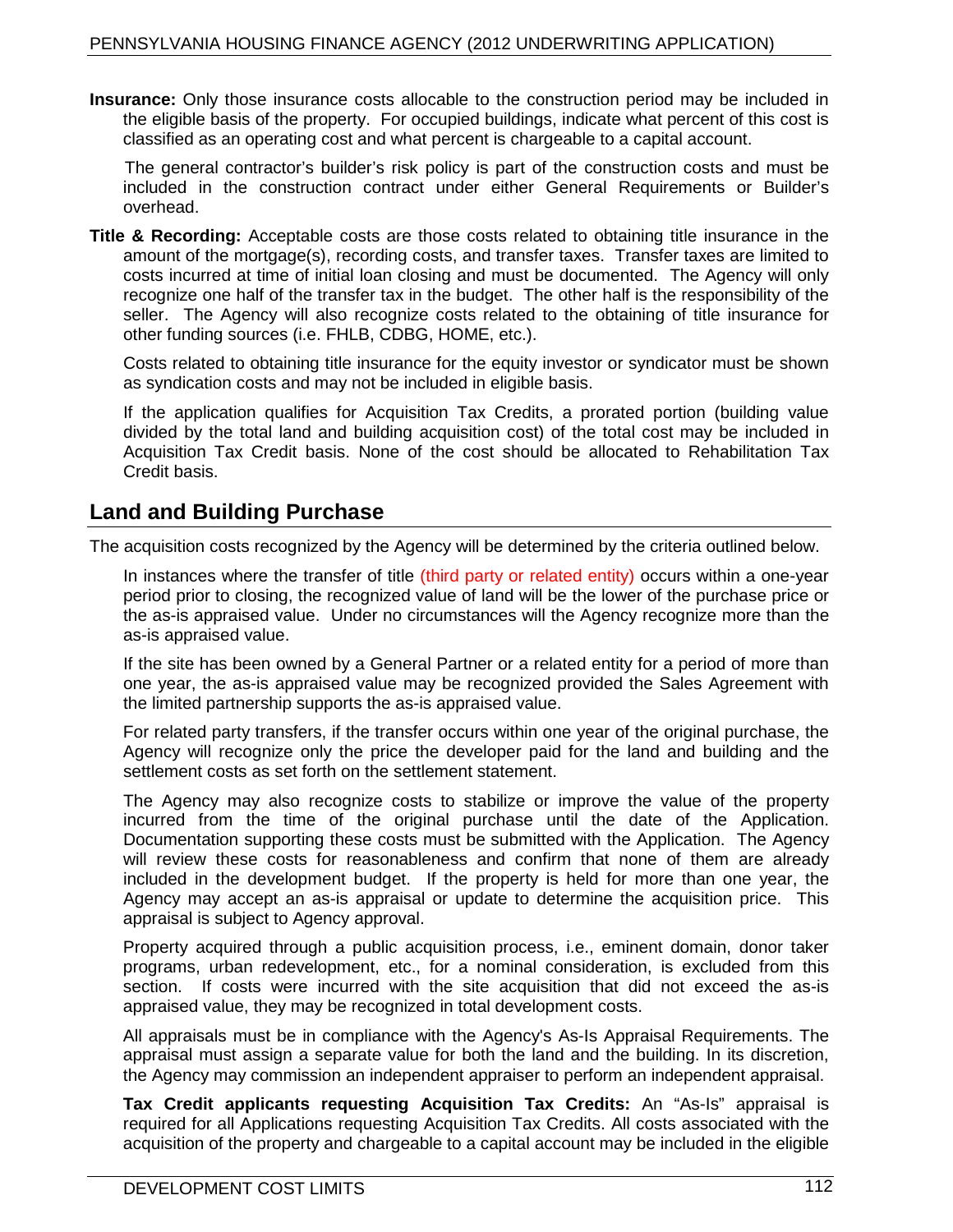basis for the Acquisition Tax Credit. The value attributable to the land must be deducted from the adjusted basis of the property prior to determining the eligible basis. All closing fees must be allocated between land and building based on the appraised values.

- **Broker Fees:** Broker's fees are required to be paid from the Developer's Fee. This fee may not be listed as a separate line item.
- **Holding Costs:** Certain costs of acquisition may be itemized separately from the actual land and building purchase on the development budget. These costs include, but are not limited to, utilities, real estate taxes, etc. These costs may include site improvements during the option period, finance and carrying costs, payment of lien from judgments, and other costs associated with owning the property. The applicant must provide documentation to support the expenditures, i.e., paid invoices, satisfied tax liens, etc. Holding costs and carrying charges incurred prior to the Application date will not be recognized as part of the total development costs of the development. For applications requesting Rehabilitation Tax Credits, project costs can only be accrued for a 24 month period. Therefore, only holding costs that occur within this 24 month period will be recognized.
- **Other Acquisition Costs:** Some other acquisition costs may be Tax Credit basis eligible. If the Application qualifies for Acquisition Tax Credits, a pro-rated portion (building value divided by the total land and building acquisition cost) of the total cost may be included in Acquisition Tax Credit basis. None of the costs should be allocated to Rehabilitation Tax Credit basis.

#### **Development Reserves**

For **all** of the Reserves outlined below, the limited partnership agreement must include a provision addressing the terms and conditions for disbursement from the reserve that specifically states that in the event the reserve is not used for its intended purpose, any funds remaining in the reserve at the end of the compliance period or sale of the property, whichever is earlier, must be used to reduce any outstanding debt on the development.

**Operating Reserve:** An operating reserve, funded with cash or funded with an irrevocable and unconditional letter of credit, may be recognized in total development costs. The minimum required reserve is an amount that is four months of projected operating expenses, reserve deposits, and amortizing debt service. The maximum reserve is nine months of projected operating expenses, reserve deposits, and amortizing debt service. The operating reserve may not be used to fund projected operating deficits. Furthermore, applications projecting operating losses will be deemed financially infeasible.

**For Tax Credit Only applicants:** Preservation or other applications which include buildings that have a history of sustaining occupancy, an operating reserve should not be necessary and may not be recognized as a development cost.

**For Agency loan applicants:** The Operating Reserve will be held by the Agency until actual construction completion, achievement of two years of positive cash flow and satisfactory management and maintenance of the property. If cash is provided, amounts remaining in the Operating Reserve will be applied to an outstanding Agency loan. In the event the Operating Reserve is funded by a letter of credit, it will not be recognized in the replacement cost of the development.

If a development is also including a Transformation Reserve as defined below, the Operating Reserve maximum is limited to only six months of projected operating expenses, reserve deposits, and amortizing debt service.

**Transformation Reserve:** Included with the Application must be documentation from both the lender and investor verifying the necessity for this reserve, along with a detailed analysis of the method used to calculate it. The Agency will review the Application and documentation supporting this reserve to determine its reasonableness. For HOPE VI or other public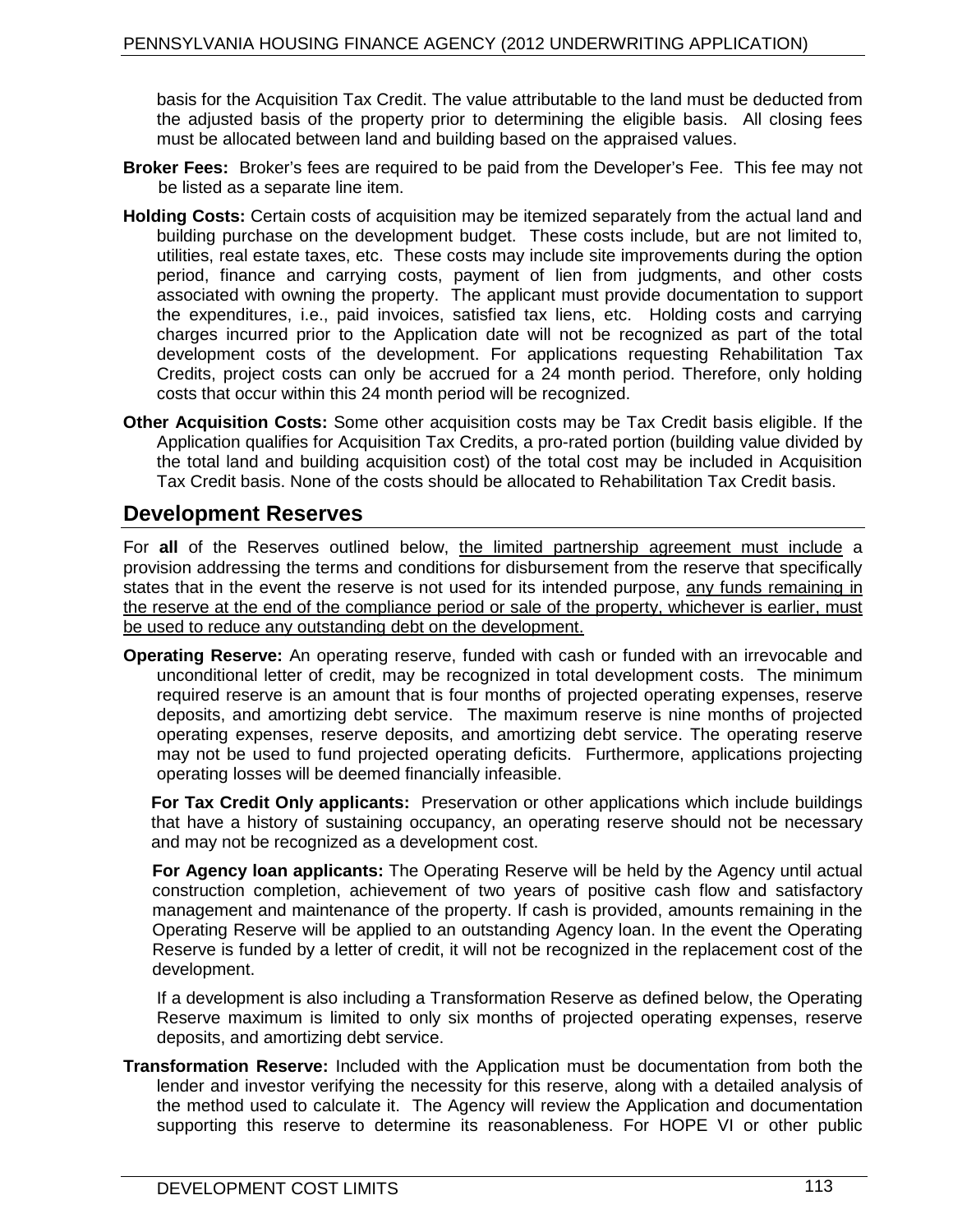housing authority subsidized developments, a transformation reserve not to exceed one year of the ACC subsidy may be recognized in total development costs. This reserve is in addition to a six month operating reserve maximum.

**Rental Subsidy Fund:** The Rental Subsidy Fund is a voluntary fund established to subsidize rent categories as delineated below for the first 15 years of the compliance period. The funds must be held in an escrow account by an independent third party. A Rental Subsidy Fund will be allowed if the applicant demonstrates a compelling need for the reserve based upon the targeted income level of the tenant to be residing in the unit and a projected operating budget that is within a reasonable per unit range as determined by the Agency. If the amount of the Rental Subsidy has been trended at the current Agency underwriting requirement of 2%, the owner must demonstrate that the funds will be invested at a current market interest rate. For developments with any amortizing debt in its financing plan, a rental subsidy amount may not be included in the rental income projections.

A narrative must be included in tab #2 that demonstrates the source of funding and how it will be used to reduce rents. In no event, however, will the Rental Subsidy be permitted on rents above the 50% median income level. A letter from the anticipated escrow agent and a copy of the draft escrow agreement must be included in the Application acknowledging their intent to act as disbursing agent and the proposed terms of disbursement.

The following are the categories for which a Rental Subsidy Fund will be permitted:

- Rental Subsidy for Accessible Units  $-$  In the event the Rental Subsidy is funding accessible units at 20% of area median income this subsidy is only permissible for households whose gross incomes do not exceed 50% of the area median income. The total number of subsidized units must also be tied to the corresponding number of accessible units. A preference for the 20% Rental Subsidy must be given to persons with disabilities.
- Rental Subsidy for 40% Units In the event the Rental Subsidy is established to fund rents for residents at or below 40% of area median income, the subsidy is only permissible for households whose gross incomes do not exceed 40% of area median income.

Rents may not exceed 50 % AMI rents when an internal Rental Subsidy is being utilized.

- **Development Contingency Fund (Agency loan applicants only):** The Agency requires owners of developments with 12 or more units to provide a development contingency fund ("DCF") consisting of an irrevocable and unconditional letter of credit or cash equal to 4% of total Agency financing at initial loan closing. The DCF is provided to pre-fund construction change orders and to ensure timely performance of the loan conditions. The Agency may apply the DCF to provide capital for operating deficits and physical or maintenance deficiencies. At initial occupancy, it must be replenished to equal 4% of the Agency loan. The DCF will be held by the Agency and released two years after construction completion or the Agency's final cost certification, whichever is later. If cash is provided, amounts remaining in the DCF will be applied to the outstanding Agency loan. If the DCF is in the form of a cash deposit, the amount included in the development budget must be funded by the reinvestment of Developer's Fee, and the reinvestment of Developer's Fee included as a source of funding in the budget. In the event the DCF is funded by a letter of credit, the fee will be recognized in the replacement cost but not for determining Tax Credit eligible basis of the development.
- **Real Estate Taxes (first year escrow for Agency Loan Applications Only):** This represents the estimate of first year taxes at full assessment after rehabilitation or construction. A detailed calculation of taxes, including a letter from the county tax assessor, should be submitted with the Application. Any applicable tax abatement information should be included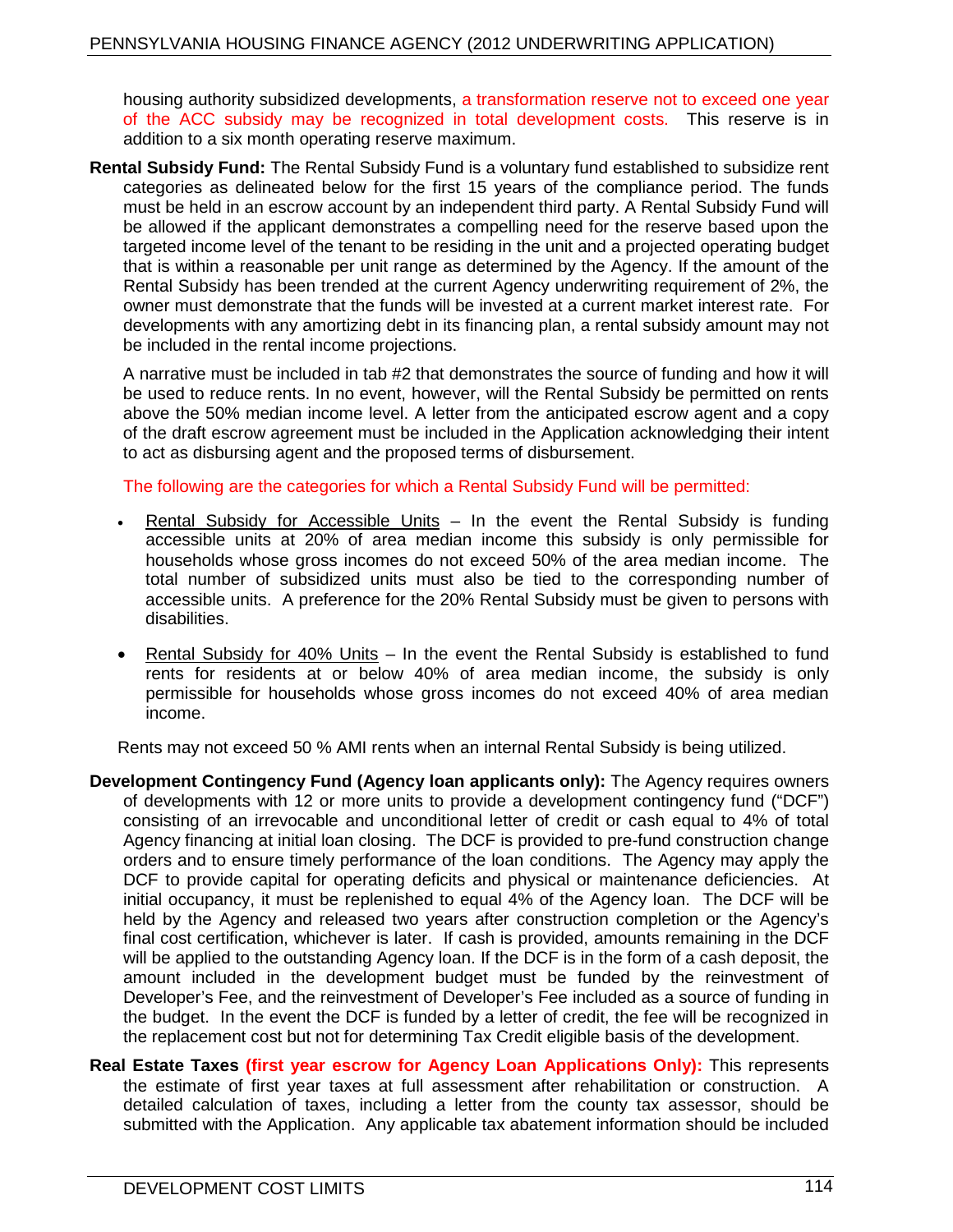with the Application. In addition, the Tax Escrow cannot be counted toward the minimum four month operating reserve. For preservation or other Applications which include buildings which have a history of sustaining occupancy, a real estate tax escrow should not be included in the development budget.

**Insurance (first year escrow for Agency Loan Applications Only):** The Agency will require an insurance quote with the original Application for all properties of 12 units or more. The quote must include the cost of hazard, general liability, and any other applicable premiums for the first year of operations. The Agency will also require the submission of an updated insurance quote prior to loan commitment. In addition, the Insurance Escrow cannot be counted toward the minimum four month operating reserve. For preservation or other Applications which include buildings which have a history of sustaining occupancy, an insurance escrow should not be included in the development budget.

The Agency reserves the right to request a quote for properties of eleven units or less if the reasonableness of the amount budgeted is in question.

- **Supportive Services Escrow:** A supportive services reserve will only be recognized for those developments in which a third party is responsible for the disbursement of the funds. For proposals in which the nonprofit general partner is also the supportive services provider, the limited partner may be responsible for the disbursement of the funds. A draft supportive services escrow agreement which clearly delineates the procedure for disbursement must be provided with the Application. A letter of intent to enter into the escrow agreement must be executed by all partners. If the supportive services escrow has been budgeted to pay for services outlined in a supportive services plan submitted for consideration of points in application ranking, and that plan is not approved by the Agency, the supportive services escrow will not be included in total development cost.
- **PennHOMES applicants only:** Philadelphia Applications for general occupancy developments must either escrow \$5,000 per unit to pay for supportive services for the residents or request a waiver of the escrow requirement as discussed in the Program Guidelines. The Agency will provide 100% match for the applicant's contribution of \$2,500 per unit. However, the total PennHOMES loan may not exceed \$1,500,000.

**Replacement Reserves:** Please see Operating Budget instructions.

## **Developer's Fee**

The developer's fee, which is meant to compensate the developer for staff time, effort and work involved in the development of the property, includes developer's expenses, overhead, profit and consulting fees or other fees and costs that are above the maximums allowed by the Agency. For developments that have 25 or more units, the developer's fee is limited to 15 percent of the first \$10 million of replacement cost of the development less all costs of acquisition and 10 percent on every \$1 of replacement cost thereafter. For developments of 24 units or less, the developer's fee is limited to 20 percent of the replacement cost of the development less all costs of acquisition. The developer's fee to be earned on applications from existing Tax Credit Properties, where purchaser is a related party with the seller, will be limited to 10% of replacement costs. Additional developer's fee will not be available for applications requesting Additional Tax Credits.

For rehabilitation and preservation developments that qualify for acquisition Tax Credits, a developer's fee will be allowed on a portion of the acquisition cost that is basis eligible. The fee is limited to 10 percent of the purchase price of the property less the cost of the land. The maximum acquisition cost that will be recognized in determining the developer's fee will be the lesser of the actual amount paid for the building or the MAI appraised value. The Agency will limit developer's fee to 5% if the seller and buyer are related parties.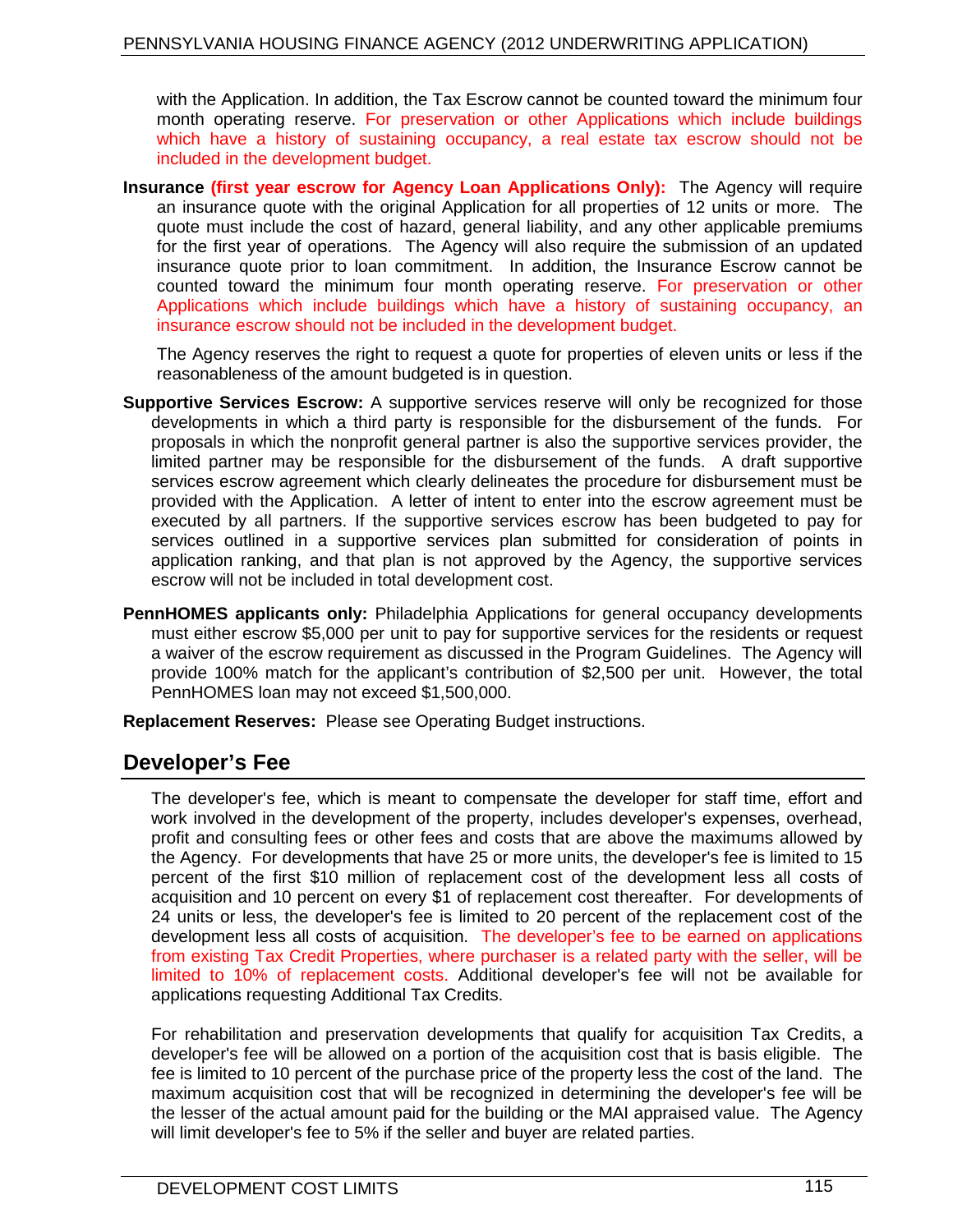In addition, the Agency may impose a developer's fee cap of \$1,500,000 per development on the total developer's fee allowable for costs associated with both the rehabilitation and acquisition of the development.

The developer's fee may not be calculated on a basis that exceeds the Agency's maximum per unit basis limitation. However, Agency staff may consider a higher developer's fee (up to the maximum percentage limits) if an amount of funds equal to the increased developer's fee calculated in excess of the Agency's maximum per unit basis limitation is committed by the owner to the provision of social supportive services, as support for lower income families in transition or in concert with a families moving to work initiative of the Commonwealth, or as an internal rental subsidy to subsidize rents at or below 20 percent of area median gross rent. Evidence of these commitments must be provided with the Tax Credit Application.

Applicants may request a developer's fee in excess of the maximum allowable amount up to but not exceeding an additional 5 percent (exclusive of developer's fees based on acquisition costs) if the applicant commits to provide to the development an amount equal to the equity raised from the additional development fee of 5 percent for the provision of an internal rent subsidy for all units set aside to provide affordable accessible housing to persons with disabilities. In order to qualify for an additional 5 percent, Applicant must provide evidence satisfactory to the Agency that an equity investor has been secured. A unit would be considered affordable in this instance if the housing expense to the resident is maintained at a level affordable to a person with income at or below 20 percent of the area median income. Applicants may also request an increase in developer's fee in an amount not to exceed an additional 5 percent (exclusive of developer's fees based on acquisition costs) if the applicant commits to provide to the development an amount equal to the equity raised from the additional development fee of 5 percent for the provision of an internal rent subsidy for units set aside to subsidize rents to person with income at or below 40 percent of the area median income. In order to qualify for an additional 5 percent, Applicant must provide evidence satisfactory to the Agency that an equity investor has been secured. For developments not receiving Agency financing, Agency staff will only approve an increased developer's fee if the applicant provides adequate assurances and documentation (including evidence of a third party escrow arrangement) that an amount of funds equal to the increased equity raised from the additional developer's fee will be committed to the development to establish an internal rent subsidy for at least the initial 15 year occupancy period. In the event the Agency allows a developer's fee which exceeds the maximum per unit limitation up to the replacement cost, the Agency will not consider the additional 5 percent increases. Whenever an increased developer's fee is allowed, the partnership or operating agreement must provide that the approved developer's fee will, in fact, be paid to the developer from available funds. Additionally, provision of funds for supportive services or to fund various internal rent subsidies will be incorporated in the Restrictive Covenant Agreement.

Development consultant's fees and organizational costs are required to be paid from the developer's fee. These fees may not be listed and shall not be recognized as separate line items on the Application.

## **Syndication Fees and Expenses**

Fees that are paid to a syndicator for costs related to the syndication of the Tax Credits should be included in this section of the budget. However, if the fees are consulting fees or fees paid for packaging the Application, they must be paid from the Developer's Fee and cannot be shown as separate costs in the development budget. Syndication costs are not includible in Tax Credit eligible basis except as noted below.